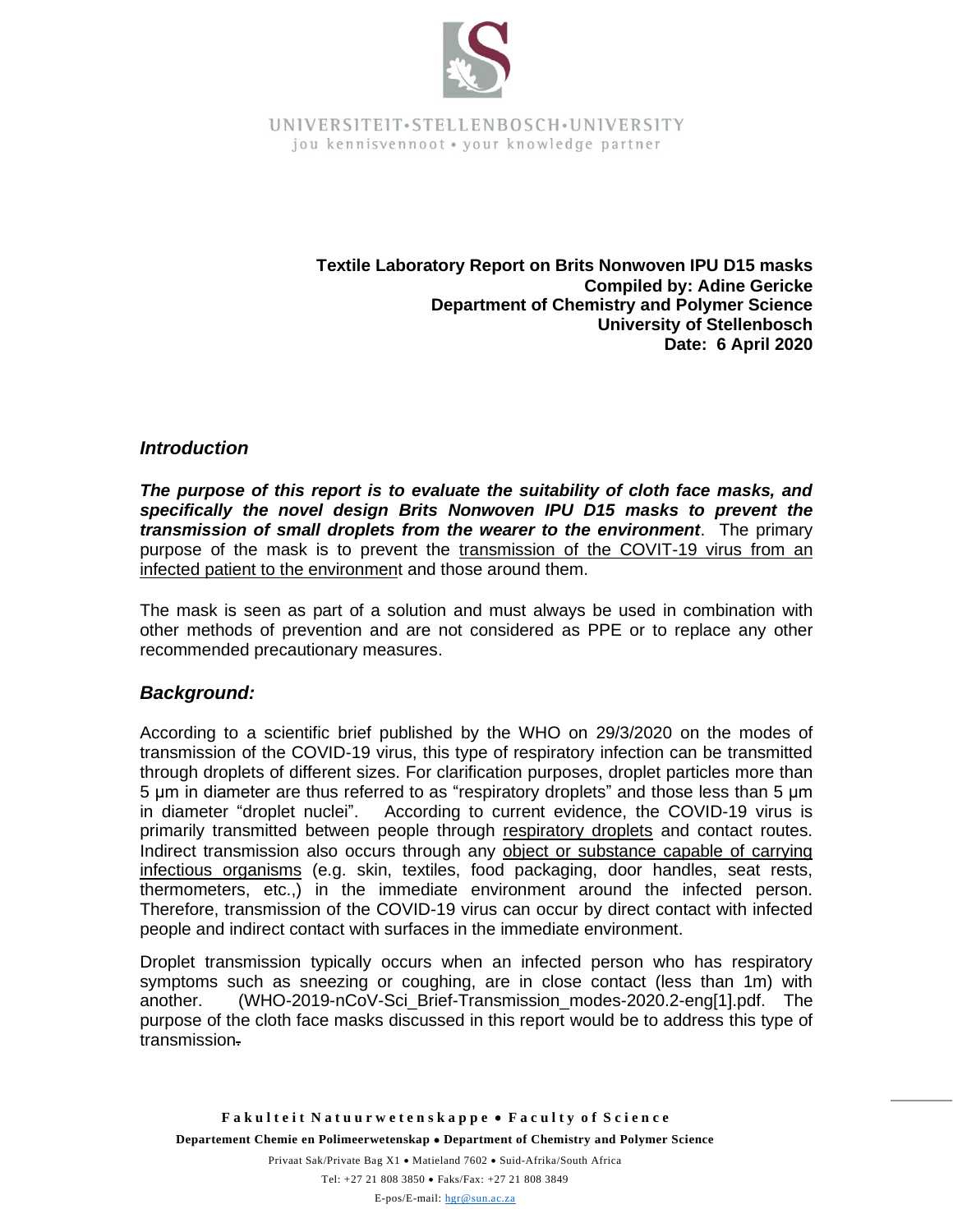

# **Types of masks**

**Surgical (medical) face masks** (varying from fluid shield masks to the N95 rated masks generally used in hospital environments) can be described as "a physical barrier" with the purpose of protecting the wearer against a visible splash or spray of fluid or large droplets or smaller airborne particles. These masks are usually classified as PPE.

The amount of protection is directly related to the permeability of the fabrics that make up the different layers in the mask as well as the proper fitment of the physical mask. The textile structures consist of textile fibres in the form of yarns or nonwoven fibre webs and the permeability relates directly to the interstitial spaces is between the textile fibres in the mask and in the case of surgical masks this is usually indicated by the "grading" of the mask (e.g. N95 meaning 95% effective). Masks that does not fit tightly over the face around the edges can allow small airborne particles or germs to enter, making it unsafe. Because of the dense structure of the textiles the masks are made of wearers often experience thermo-physiological discomfort and difficulty in breathing normally.

Most surgical masks are designed for single use and should be discarded after use or when wet or contaminated during use.

The use of surgical masks for normal daily wear to reduce the transmission of COVID-19 virus is discouraged mainly for the following reasons:

- Wearers experience discomfort and touch their faces or the mask frequently presenting a further risk for infection.
- price and scarcity,
- single use masks are often used more than once, posing a risk of self-infection

"**Cloth masks" or non-medical facial masks made of textile fabrics** does not fall in the same category as surgical masks and are thus not considered suitable as PPE. The WHO though has recently agreed that the wearing of cloth masks is recommended to prevent transmission from infected people to their surroundings, emulating some of the "winners' to date: China, Japan, Singapore, and South Korea. In the Czech Republic precautionary measures such as face covering in public was rigorously enforced from the start of the outbreak, resulting in surprisingly low infection cases. It is now generally believed that the wearing of cloth masks in public can interrupt the chain of transmission between infected and healthy people.

**C**loth masks are low cost, more easily available, easy to clean and disinfect and normally have a fair level of thermo-physiological comfort and also allows for individual preferences (skin feel as well as visual appearance – it can even become a fashion statement), etc.

**The dangers** associated with the use of cloth masks should however not be ignored. Examples include:

Privaat Sak/Private Bag X1 • Matieland 7602 • Suid-Afrika/South Africa Tel: +27 21 808 3850 • Faks/Fax: +27 21 808 3849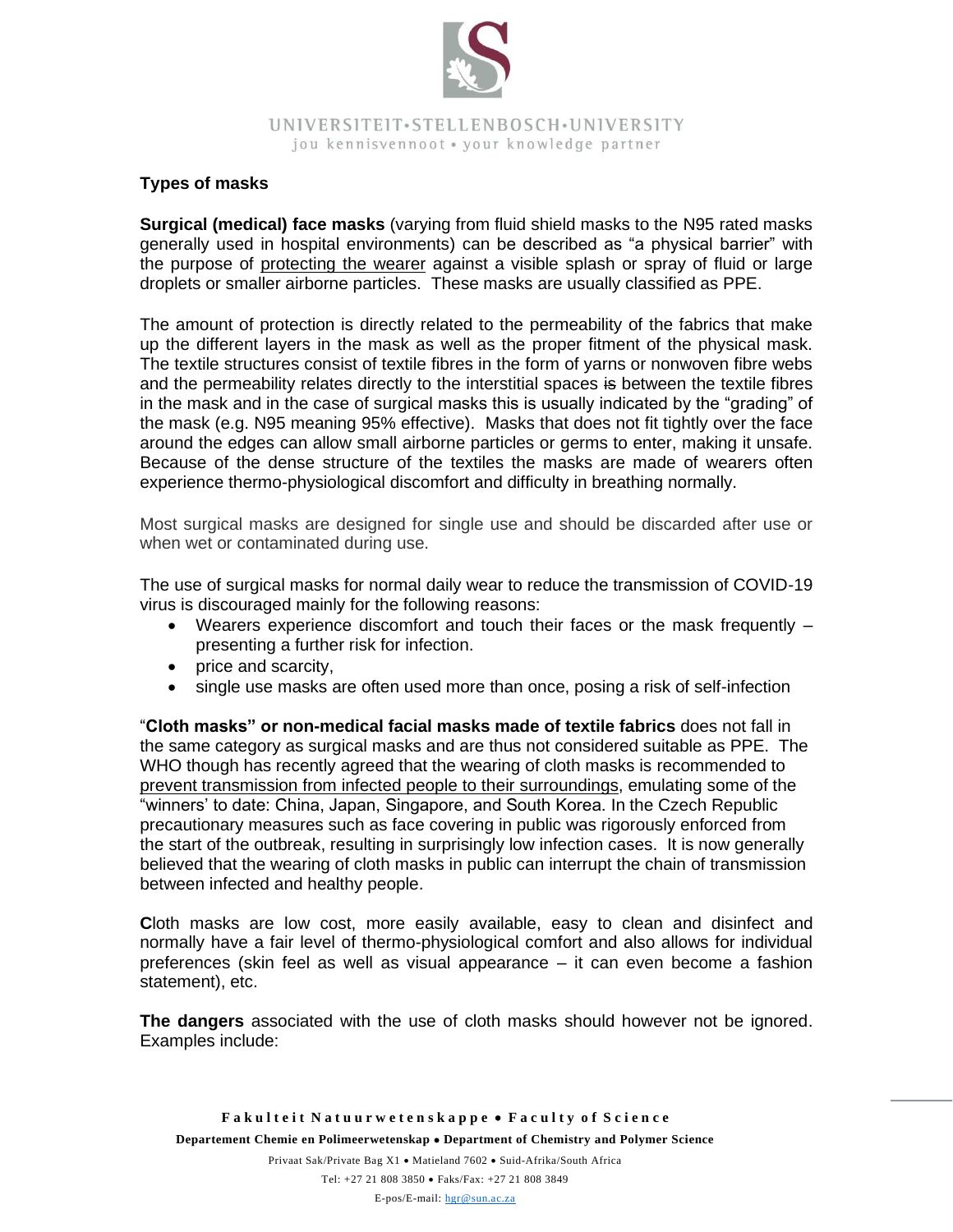

- A false feeling of protection, together with a lapse in the application of preventative measures like personal hand hygiene, respiratory hygiene and social distancing are probably the main concerns.
- The danger of misinformation and misinterpretation about the make-up of the masks and fabric composition. The appearance of common textile structures can often be very deceptive, and it is very difficult to estimate the amount of protection (or barrier function) a structure can provide by visual inspection. Fibre composition and properties, yarn structure, fabric structural properties as well as combination of different layers play an instrumental role in the determination of the properties of the end-product (in this case the size and maintenance of integrity of the porosity (or lack thereof) of the mask.
- Thermo-physiological comfort properties, such as skin irritation or the build-up of heat or moisture between the mask and the skin. Poor moisture management can lead to condensation in the fabric or on the skin allowing the structure to absorb moisture and pose further risks in the transmission of moisture through the fabric and the spreading of the virus. The wet structure can then pose further risks in the transmission of moisture through the fabric and the spreading of the virus. Potential to absorb water should thus also be considered in fibre selection – this will also impact on the rate of drying after wetting or washing.

Keeping the above into mind, the essential **requirements for a suitable cloth face mask that can reduce or stop transmission** from an infected person to the environment includes the following:

- 1) It should act as a barrier to droplets larger than 5 μm secreted at a speed similar to what happens if a person exhibits respiratory symptoms such as sneezing or coughing (approx. 30m/sec).
- 2) Disinfection of all the components should be easy to carry out at home.
- 3) Cleaning (soil or stain removal) of outer material must be easy
- 4) All components should be durable (should maintain physical integrity during the full expected life span). The barrier layers should not increase in permeability and resultantly decrease in functionality.
- 5) The mask should be comfortable to wear discomfort will lead to touching of the face and intermittent removal or pulling on the mask during wear.

# *Evaluation of Brits Nonwoven IPU D15 reusable face masks*

# *Product description:*

An independent evaluation was done on request for this locally produced, low cost reusable system, consisting of a filter material that fits comfortably into a reusable fabric mask. The filter unit is reusable and can be removed to be disinfected between uses.

The filter unit can be described as a polypropylene spunbond base on to which a polyester fibre layer is needled. An acrylic finish acts as a binder to hold the latter in place and ensure integrity of the system. The final product is about 2-3mm thick with

Privaat Sak/Private Bag X1 • Matieland 7602 • Suid-Afrika/South Africa

Tel: +27 21 808 3850 • Faks/Fax: +27 21 808 3849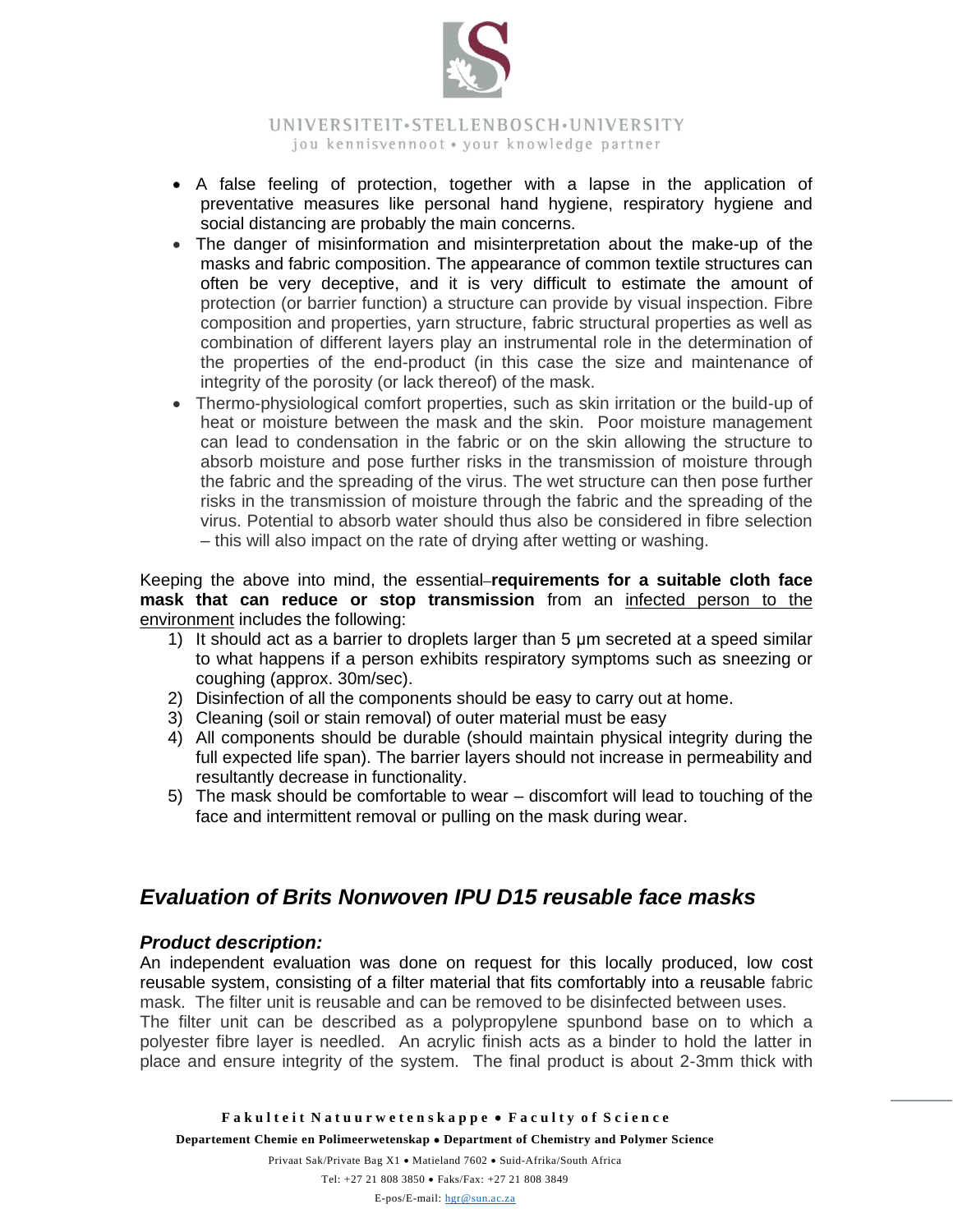

areal density 100g/m<sup>2</sup>. (Fibre composition: 39% polypropylene, 50% polyester, 11% PAA)

# *Methodology*

The following tests were executed either at accredited testing facilities or in the textiles research facilities at the University of Stellenbosch.

The ability of the filter cloth to filter (stop) micro-droplet penetration at the given wind speed (30m/s) was measured using the same test equipment used to verify clean room facilities. An anemometer (Testo 425) was used to verify wind speed and a light scattering airborne particle counter (LSAPC) were used as the basis for determining the size and concentration of (not filtered) airborne particles at designated sampling locations. According to ISO 14644 standards, air cleanliness for clean rooms are classified in terms of concentration of airborne particles and only particles ranging from 1 – 5 μm are considered for classification purposes. All equipment was calibrated according to SANA standards within the last 3 months.

Further testing includes the thermo-physiological comfort measurements like water vapor permeability rate (WVPR) and thermal resistance  $(R_t)$ . WVPR is measured as a percentage and indicates the ability of the fabric to allow water vapor to pass. Together with Rt, this gives a fair indication of how "comfortable" it would be to wear the mask, i.e. whether the wearer will experience moisture build-up in the micro-climate between the skin and the mask or thermal discomfort. A decrease in WVPR after repeated wash/wear cycles will indicate a change in the physical fabric structure and can be used to measure its durability. The Permetest Instrument, well-known for easy and effective testing of the water vapor permeability and thermal resistance of samples, was used to determine the water permeability of the samples before and after 20 disinfection cycles. The filter samples were tested individually and within different textile layers as it would be during use.

# *Results*

The filter unit passed under ISO 8 conditions for 0,5 and 1,9 micron and ISO7 for 5 microns (according to ISO14644 standard). The micro-particle count indicated an efficiency rate of more than 95% for particles size 5 μm, for the IPU D15 filter. The rating improved for IPU D15 tested in combination with the fabrics for the mask. 100% of particles >5 μm were filtered.

The WVPR of the IPU D15 filter unit fabric is compared to that measured on the D95 surgical masks as well as on popular splash resistant mask worn by HCW and surgeons. The filter was also "sandwiched" between 2 layers of fabric (to simulate the proposed cloth masks) to evaluate the effect of the added fabric layers on the WVPR. The results are depicted in Fig.1. There was no difference between the WVPR of the IPU D15 (when tested alone) and the surgical masks. As expected, the WVPR decreased in

Privaat Sak/Private Bag X1 • Matieland 7602 • Suid-Afrika/South Africa Tel: +27 21 808 3850 • Faks/Fax: +27 21 808 3849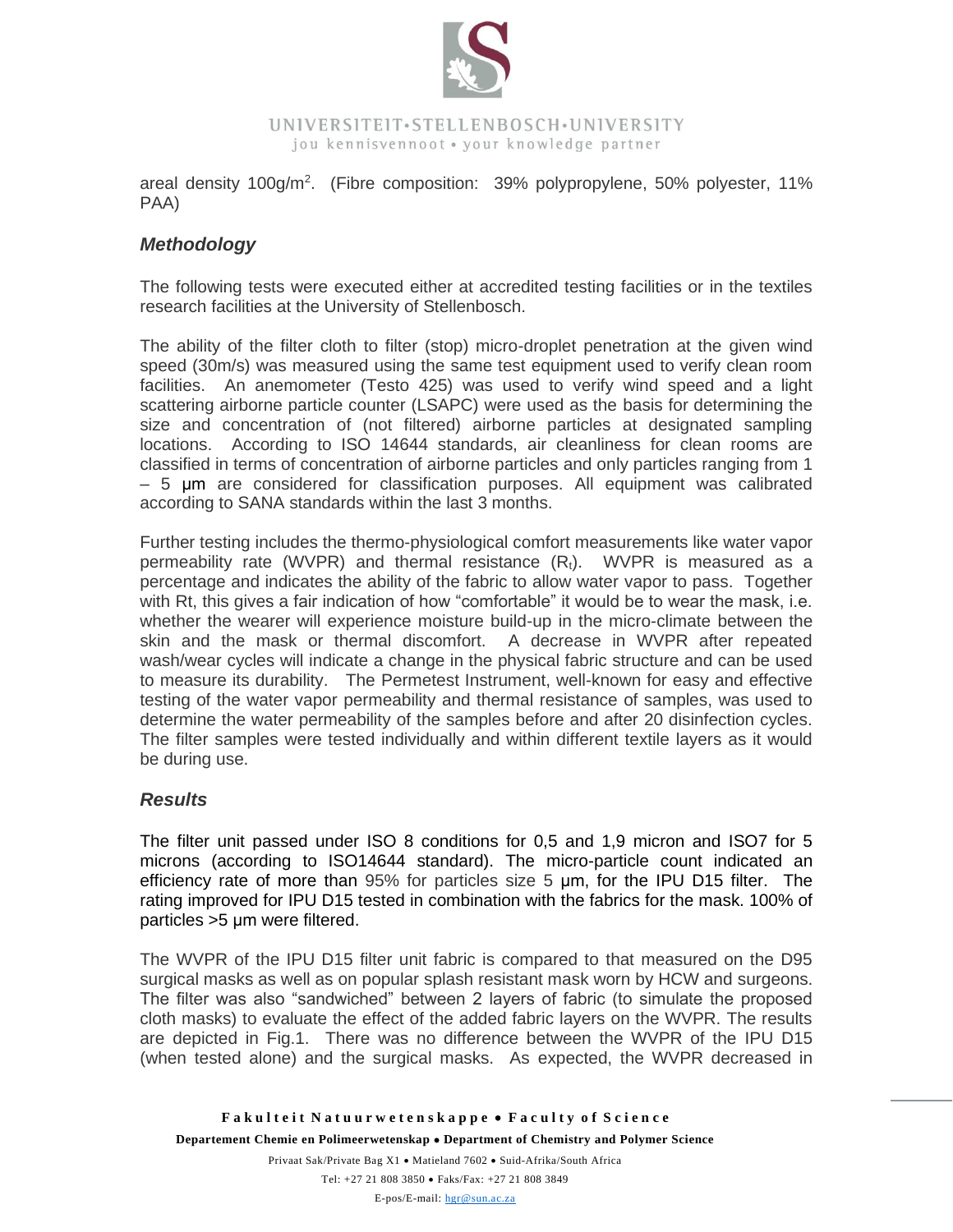

different amounts in the simulated mask systems, depending on the fabric structural properties.



A comparison of the filter material after repeated disinfection cycles (during which the sample was treated with boiling water for at least 5 minutes and airdried before the next treatment) showed an initial increase in WVPR, but after 20 disinfection cycles the value was almost the same as for the control. This might indicate an initial relaxation or slight "opening" of the structure and further investigation is recommended to make sure the barrier function is not compromised.



thermal resistance of the D15 sample was higher than that of the N95 surgical mask and increased slightly when it was "sandwiched" between two layers of fabric. This was expected as any increase in the amount of trapped air in a fabric structure leads to higher thermal resistance. This should have to be further addressed in wear trials as the design of the mask will also have an effect on the comfort levels experienced by the wearer. Experimentation with different fabrics can lead to the selection of the optimum

**F a k u l t e i t N a t u u r w e t e n s k a p p e** • **F a c u l t y o f S c i e n c e Departement Chemie en Polimeerwetenskap** • **Department of Chemistry and Polymer Science**

Privaat Sak/Private Bag X1 • Matieland 7602 • Suid-Afrika/South Africa Tel: +27 21 808 3850 • Faks/Fax: +27 21 808 3849 E-pos/E-mail: [hgr@sun.ac.za](mailto:hgr@sun.ac.za)